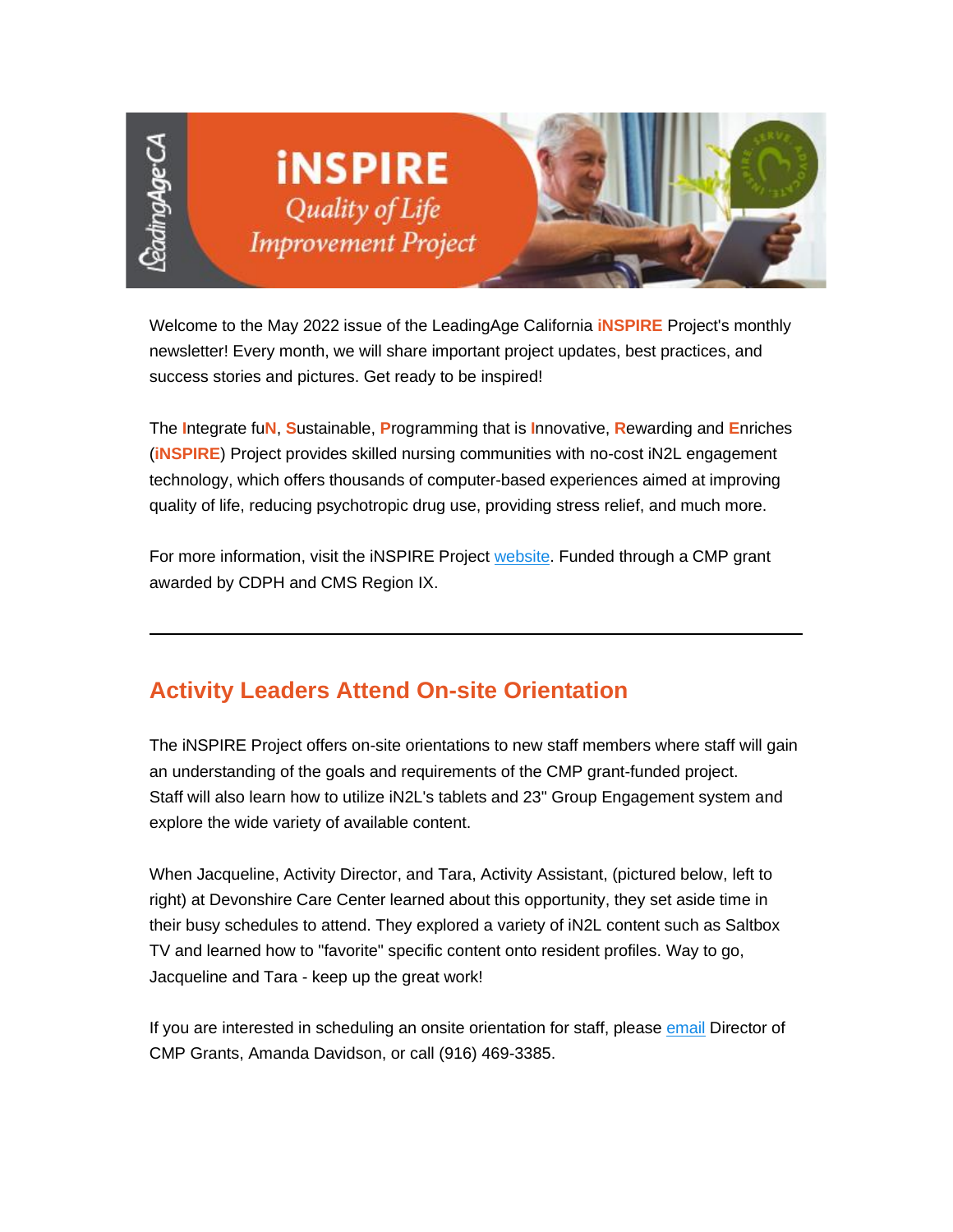

## **We Want to Hear From You!**

Do you have pictures of residents engaging with and enjoying the iN2L tablets or 23" Group Engagement system? Or do you have a story of a staff member that has embraced your iN2L program and taken it to new heights?

In the final year of the iNSPIRE Project, we want to highlight the work you've done and share your successes. Don't be shy, we want to hear from you!

You can send pictures or stories via [email](mailto:adavidson@leadingageca.org) to Director of CMP Grants, Amanda Davidson, or call (916) 469-3385 with any questions.

# **June 2022 Competency Trainings**

It's almost here - your June competency training with an iN2L trainer! By now, you should have received a date and time for your training. We encourage you to invite staff members from all departments to this training as well as resident council members.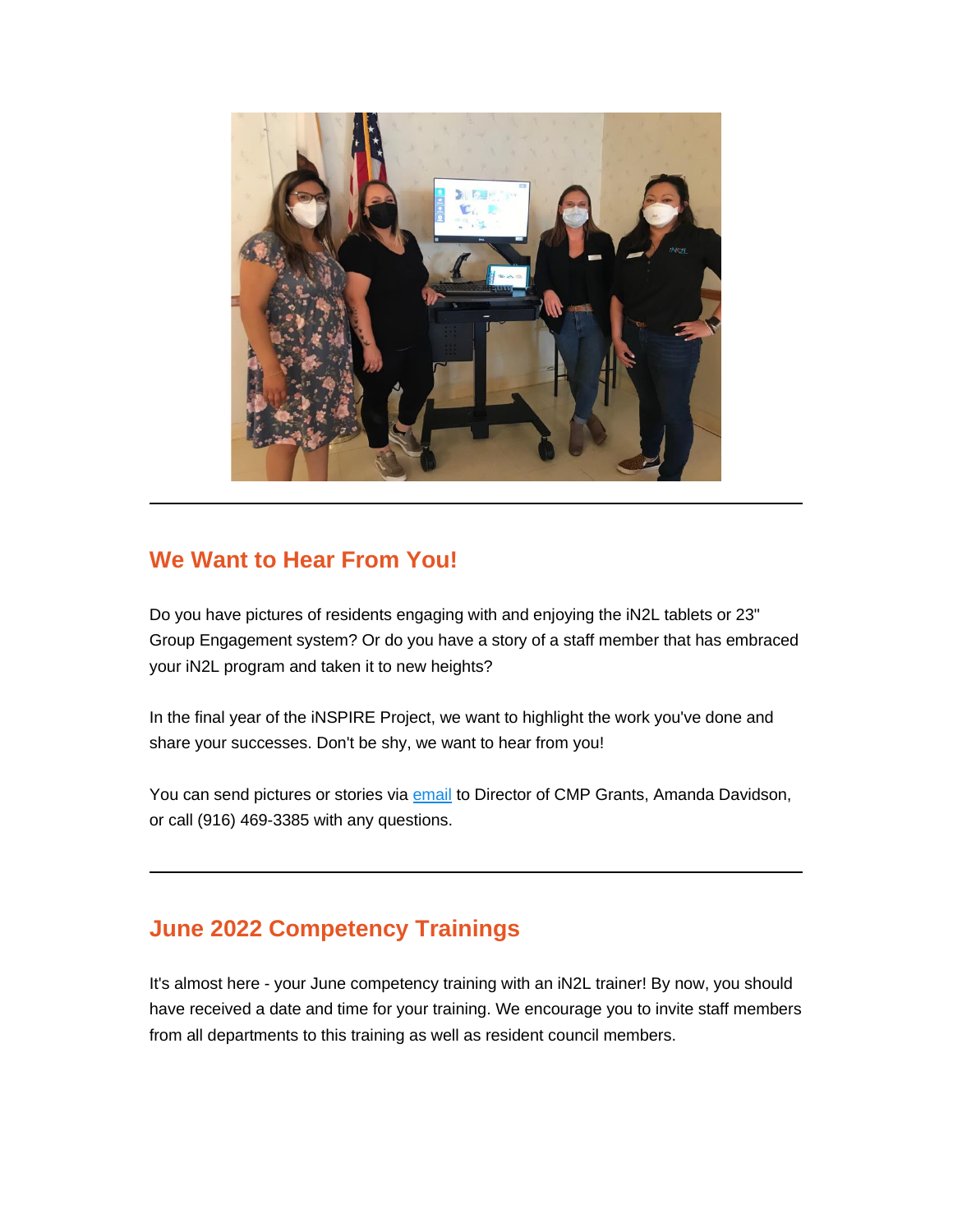If you have questions about your June competency training, you can contact iN2L's Customer Success Manager, Carmeli Hocson, by [email](mailto:chocson@in2l.com) or phone at (303) 806-0797 ext. 180.

Don't forget to [register](https://nam11.safelinks.protection.outlook.com/?url=https%3A%2F%2Furldefense.proofpoint.com%2Fv2%2Furl%3Fu%3Dhttps-3A__u6486279.ct.sendgrid.net_ls_click-3Fupn-3DhxRT-2D2BaJEwPX7D4KE9buaoLcBV9zYwUqR4Zz6VT5aqkoE9V4zRvcdxsoj3HizFRFKwnwO1ab-2D2BFEabDD0yiUCL-2D2BcvBCSbCaXLCab-2D2BjPxiaxOr8Ikbh2r3-2D2F10rqX2E2mSE411LO-5FynjBnrLOJw6JesCQaGcSU1U4FraFfNtAbtcdLdsaHlkBDiFVMUz2TmDV3khhnfdiNk2F-2D2BHi29Spr3KgAvp-2D2Bxk5fKwV1uOmS0gy7y1pyBYHwbHct4sXSzIXid0PvI8-2D2BdGKcG3nh5-2D2FBq3UTZe0Nr9wlr9apH-2D2F6CSeCRicifYBu8vBWuAvUpIkLsYL9j68p-2D2BjZI-2D2BwjwIziPMnTPWW7f9HgQobCcpJIhTrZXcDsu-2D2BHoekemDviuNombV7zBXGJ1j9nNLVD4xvZCMCxwkTlNvq1nj3vecFg812qMz05i8zThYGZmlBSl4MpkGp-2D2B03uXBPXPdjN9-2D2FCZVeC0yc1KZjjJx8GlLdISs-2D2BfOEdgRoJ1SQiiYvqcs-2D2FQ1U-2D2F0-2D2FJ6ldc1oRs3idDXnvOdQ9YsuTc-2D2FeVPBAUajtgpEJTW4J2o6cdOWm38Iyp8XBq7QJz9u34qB1zZKnFiOZLDl-2D2FVCIZnJQRRzfd7Mg-2D3D-2D3D%26d%3DDwMFaQ%26c%3DeuGZstcaTDllvimEN8b7jXrwqOf-v5A_CdpgnVfiiMM%26r%3DCM7MWym_2QJked50eM9_tuQX_W_WM02rgeqNRfkw_6I%26m%3DaT3Y_fKkL1P3h-3H3_P0ZztUaU0EqhCrhPL5j5h8Hr8%26s%3DSrez42NDYfrt1I2MmTnEMgf7eI6wd54guBhGWOb_6oc%26e%3D&data=05%7C01%7Cadavidson%40leadingageca.org%7Cd0189df5fad3420551d408da38167e05%7C0d860a7502b14b43954fe1205876f72f%7C0%7C0%7C637883966544287458%7CUnknown%7CTWFpbGZsb3d8eyJWIjoiMC4wLjAwMDAiLCJQIjoiV2luMzIiLCJBTiI6Ik1haWwiLCJXVCI6Mn0%3D%7C3000%7C%7C%7C&sdata=94y1HYjRS6NnYzSbYtX5O%2BYW5U2HaLDoc0c3FPE%2FROQ%3D&reserved=0) for the upcoming Best Practices meeting on Wednesday, May 25 from 2:00 PM - 2:30 PM to get all your competency training questions answered.

### **Coming Soon**

Don't forget to add these important dates to your calendar!

#### **iNSPIRE Project Best Practices Meeting: June 2022 Competency Trainings**

Wednesday, May 25 2:00 PM - 2:30 PM Registe[r](https://nam11.safelinks.protection.outlook.com/?url=https%3A%2F%2Furldefense.proofpoint.com%2Fv2%2Furl%3Fu%3Dhttps-3A__u6486279.ct.sendgrid.net_ls_click-3Fupn-3DhxRT-2D2BaJEwPX7D4KE9buaoLcBV9zYwUqR4Zz6VT5aqkoE9V4zRvcdxsoj3HizFRFKmKjbYryMl02cBIwISUC34x1KS9Vav002KnAYGeCiHyqkX4CW9w3LlAIRB4QyPal9jIif-5FynjBnrLOJw6JesCQaGcSU1U4FraFfNtAbtcdLdsaHlkBDiFVMUz2TmDV3khhnfdiNk2F-2D2BHi29Spr3KgAvp-2D2Bxk5fKwV1uOmS0gy7y1pyBYHwbHct4sXSzIXid0PvI8-2D2BdGKcG3nh5-2D2FBq3UTZe0Nr9wlr9apH-2D2F6CSeCRicifYBu8vBWuAvUpIkLsYL9j68p-2D2BjZI-2D2BwjwIziPMnTPWW7f9HgQobCcpJIhTrZXcDsu-2D2BHoekemDviuNombV7zBXGJ1j9nNLgEUMXQ2d6TNuS7ss-2D2FVNnwd9pAPG3nWJdCEjaPFRhby0b83xsHQyYJ76xazaLJjTeyikBiBblR9eEVYbpk5qk3PbtySVeFebFnUPznbETtDA2ETj3BRzmbboDHd5HbTz218f9VDcFHTyrkRAMVLjxn4OXRZl-2D2FwjKwmNG8780GoFCpdgz7GA2uTc-2D2FNxv2XNs4fGmNaqLO0BakpwQ3O5BoCOg-2D3D-2D3D%26d%3DDwMFaQ%26c%3DeuGZstcaTDllvimEN8b7jXrwqOf-v5A_CdpgnVfiiMM%26r%3DCM7MWym_2QJked50eM9_tuQX_W_WM02rgeqNRfkw_6I%26m%3DaT3Y_fKkL1P3h-3H3_P0ZztUaU0EqhCrhPL5j5h8Hr8%26s%3DYiIADmfg55dHhVTtkpNicFnrf7Ig7cID4xYI1HnTE6E%26e%3D&data=05%7C01%7Cadavidson%40leadingageca.org%7Cd0189df5fad3420551d408da38167e05%7C0d860a7502b14b43954fe1205876f72f%7C0%7C0%7C637883966544287458%7CUnknown%7CTWFpbGZsb3d8eyJWIjoiMC4wLjAwMDAiLCJQIjoiV2luMzIiLCJBTiI6Ik1haWwiLCJXVCI6Mn0%3D%7C3000%7C%7C%7C&sdata=t4vsk%2BvU7BwBVaMJQtJpIzSJy1IK8XlPlb7HHlLIKAo%3D&reserved=0) [here!](https://nam11.safelinks.protection.outlook.com/?url=https%3A%2F%2Furldefense.proofpoint.com%2Fv2%2Furl%3Fu%3Dhttps-3A__u6486279.ct.sendgrid.net_ls_click-3Fupn-3DhxRT-2D2BaJEwPX7D4KE9buaoLcBV9zYwUqR4Zz6VT5aqkoE9V4zRvcdxsoj3HizFRFKwnwO1ab-2D2BFEabDD0yiUCL-2D2BcvBCSbCaXLCab-2D2BjPxiaxOr8Ikbh2r3-2D2F10rqX2E2mSE4Wv1i-5FynjBnrLOJw6JesCQaGcSU1U4FraFfNtAbtcdLdsaHlkBDiFVMUz2TmDV3khhnfdiNk2F-2D2BHi29Spr3KgAvp-2D2Bxk5fKwV1uOmS0gy7y1pyBYHwbHct4sXSzIXid0PvI8-2D2BdGKcG3nh5-2D2FBq3UTZe0Nr9wlr9apH-2D2F6CSeCRicifYBu8vBWuAvUpIkLsYL9j68p-2D2BjZI-2D2BwjwIziPMnTPWW7f9HgQobCcpJIhTrZXcDsu-2D2BHoekemDviuNombV7zBXGJ1j9nNLV62oooWDAXNHHqF4WAuuMbO-2D2B1jkA1XXUFVax8gkNnQfMuvkq2O28vMB3JnBHwhRPGgu4RdKusPzJM-2D2F6EcsnkqgWJUUPRMvcqJ6QAliraj1FJ83V0okJOVWyjVy3AYWtxm3CBcpOTOljvKgi6RRlzl83q8alsFvNX4JcWwxggQIqeO2sopX3-2D2FmWWO4y6m8R24DilcvwtqOXXAx04c3MEosA-2D3D-2D3D%26d%3DDwMFaQ%26c%3DeuGZstcaTDllvimEN8b7jXrwqOf-v5A_CdpgnVfiiMM%26r%3DCM7MWym_2QJked50eM9_tuQX_W_WM02rgeqNRfkw_6I%26m%3DaT3Y_fKkL1P3h-3H3_P0ZztUaU0EqhCrhPL5j5h8Hr8%26s%3D4kOrCLLphkP1WLk-9AS-hwy_MHFrWlxmXUxdxv6kwPw%26e%3D&data=05%7C01%7Cadavidson%40leadingageca.org%7Cd0189df5fad3420551d408da38167e05%7C0d860a7502b14b43954fe1205876f72f%7C0%7C0%7C637883966544287458%7CUnknown%7CTWFpbGZsb3d8eyJWIjoiMC4wLjAwMDAiLCJQIjoiV2luMzIiLCJBTiI6Ik1haWwiLCJXVCI6Mn0%3D%7C3000%7C%7C%7C&sdata=G%2BfggthMVj5%2F7mU4gc0hpN%2Fk4WFD3BmqQjeGu5itQAo%3D&reserved=0)

Next month, your community will receive a second in-person training, a competency training, that will demonstrate learned skills and will provide additional individualized training in areas that staff would like to gain further knowledge.

During this month's meeting, we will discuss the logistics and content of this upcoming June training and answer any questions that you may have in advance of your scheduled training date.

#### **2022 Quarterly Reporting Due Dates: CASPER Report, Quality of Life (QOL), and Activity Participation Surveys** June 17, 2022 September 16, 2022 December 16, 2022

Go to the iNSPIRE Project [website](https://nam11.safelinks.protection.outlook.com/?url=https%3A%2F%2Furldefense.proofpoint.com%2Fv2%2Furl%3Fu%3Dhttps-3A__u6486279.ct.sendgrid.net_ls_click-3Fupn-3DhxRT-2D2BaJEwPX7D4KE9buaoAg5Brfv2cN8A5e1JC-2D2BqxYPD-2D2BDP8Isd3kVAFaGTmYXsFIOf-2D2FulD4821JisBPAUKPeQ-2D3D-2D3D3JTr-5FynjBnrLOJw6JesCQaGcSU1U4FraFfNtAbtcdLdsaHlkBDiFVMUz2TmDV3khhnfdiNk2F-2D2BHi29Spr3KgAvp-2D2Bxk5fKwV1uOmS0gy7y1pyBYHwbHct4sXSzIXid0PvI8-2D2BdGKcG3nh5-2D2FBq3UTZe0Nr9wlr9apH-2D2F6CSeCRicifYBu8vBWuAvUpIkLsYL9j68p-2D2BjZI-2D2BwjwIziPMnTPWW7f9HgQobCcpJIhTrZXcDsu-2D2BHoekemDviuNombV7zBXGJ1j9nNLxiGpNz-2D2FWpG9gb6UBirydDVWx983gz-2D2F-2D2FnegCMXgaaX0BANZQxErPE-2D2FGBQ5XtgpmgajrnYvwK6nR13jIkyK-2D2BYXsMagvbhvNAjGnmz6aj0kIFKLddO5gtR-2D2B32KsiixWSIy3EVOSIFHNMk1y2R-2D2FAG1gbUzKVWZIIfvweBq8NTnj1u-2D2F8w8KxbTtc7HHftB1i-2D2FjpUScCr4DerhDtog-2D2FkIlrW40PQ-2D3D-2D3D%26d%3DDwMFaQ%26c%3DeuGZstcaTDllvimEN8b7jXrwqOf-v5A_CdpgnVfiiMM%26r%3DCM7MWym_2QJked50eM9_tuQX_W_WM02rgeqNRfkw_6I%26m%3DaT3Y_fKkL1P3h-3H3_P0ZztUaU0EqhCrhPL5j5h8Hr8%26s%3DhRroCj0art6WDdAY8AXKDHa2BMQj7LbfYUQ9eOemx_0%26e%3D&data=05%7C01%7Cadavidson%40leadingageca.org%7Cd0189df5fad3420551d408da38167e05%7C0d860a7502b14b43954fe1205876f72f%7C0%7C0%7C637883966544287458%7CUnknown%7CTWFpbGZsb3d8eyJWIjoiMC4wLjAwMDAiLCJQIjoiV2luMzIiLCJBTiI6Ik1haWwiLCJXVCI6Mn0%3D%7C3000%7C%7C%7C&sdata=LtTyzsJmhFmdLKpcf8qrqVfvFdrLhdocu77A9%2B%2Fb2Q8%3D&reserved=0) to download and print the Quarterly Reporting Due Dates form and add it to your program binder or an office bulletin board.

The iNSPIRE Project supports a study including up to 30 residents in our 60 participating skilled nursing communities and includes an evaluation to determine changes over